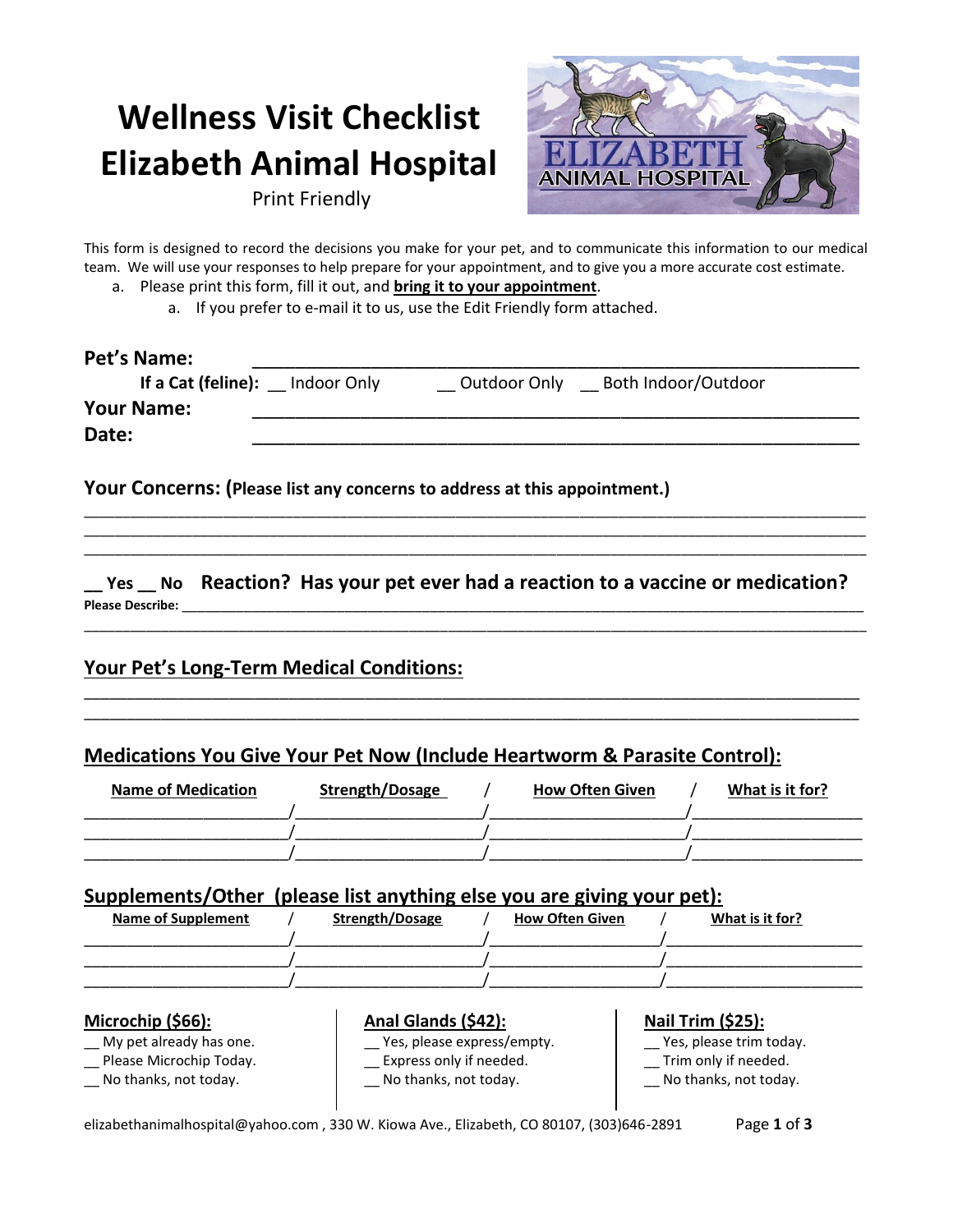## **Diet:**

**\_\_ Yes \_\_ No** Do you want to discuss a diet recommendation for your pet?

| Who in your household feeds your pet?                                                                                    |                                                                                                                      |
|--------------------------------------------------------------------------------------------------------------------------|----------------------------------------------------------------------------------------------------------------------|
| Dry Food/Kibble: Name of Food:<br>Amount of Food:<br>How Often Fed:                                                      | <u> 1989 - Johann Stoff, amerikansk politiker (d. 1989)</u>                                                          |
| <b>Canned Food:</b><br>Name of Food:<br>Amount of Food:<br>How Often Fed:                                                |                                                                                                                      |
| Treats:<br>Name of Food:<br>Amount of Food:<br>How Often Fed:                                                            |                                                                                                                      |
| Table Scraps/Human Food: We never feed Table Scraps/Human Food.<br>Name of Food(s):<br>Amount of Food:<br>How Often Fed: | <u> 2001 - Jan Barnett, margaret et al. 1992 - Anglet et al. 1993 - Anglet et al. 1994 - Anglet et al. 1994 - An</u> |
|                                                                                                                          | Body Condition: Please tell us how you rate your pet's current weight and body condition.                            |
| Your Opinion:<br>My pet is at a good weight right now.<br>My pet is too thin right now.                                  | Doctor's Opinion:<br>Please have the doctor talk to<br>me about my pet's current weight.                             |

- \_\_ My pet is a little too heavy right now.
- \_\_ My pet is much too heavy right now.
- \_\_ I do not know.

me about my pet's current weight.

\_\_ I do not want to talk about my pet's current weight.

## **Vaccines:**

**Reaction:** \_\_\_ Yes \_\_\_ No Describe here if yes. \_\_\_\_\_\_\_\_\_\_\_\_\_\_\_\_\_\_\_\_\_\_\_\_\_\_\_\_\_\_\_\_ \_\_\_\_\_\_\_\_\_\_\_\_\_\_\_\_\_\_\_\_\_\_\_\_\_\_\_\_\_\_\_\_\_\_\_\_\_\_\_\_\_\_\_\_\_\_\_\_\_\_\_\_\_\_\_\_\_\_\_\_\_\_\_\_\_\_\_\_\_\_\_\_\_\_\_\_\_\_\_\_\_\_\_\_\_

**Split vaccines:** The doctor may recommend doing vaccines at two separate appointments, about a week apart, for the health of your pet. This is common if your pet has had a vaccine reation or if your pet is less than 15 lbs.

\_\_ Split if Doc recommends \_\_ Give all that are due today \_\_ Split them no matter what

## **Vaccinations to do today:**

**Check the vaccines you would like updated today if your pet is due at this time or in the near future: Dogs: \_\_ Yes \_\_ No** Rabies (Included with Exam) **Cats: CORE:** 

| <b>res No</b> Rabies (included with Exam)             | CORE:                                                  |
|-------------------------------------------------------|--------------------------------------------------------|
| <b>CORE:</b>                                          | $\mathbf{S}$ <b>Yes No</b> Rabies (Included with Exam) |
| $\text{Yes}$ <b>No</b> DA2PP (Included with Exam)     | __ Yes __ No FVRCP (Included with Exam)                |
| __ Yes __ No Bordetella (Included with Exam)          | <b>NON-CORE:</b>                                       |
| $\mathbf{S}$ <b>Yes No</b> Lepto (Included with Exam) | $\text{Yes}$ No FelV (Included with Exam)              |
| <b>NON-CORE:</b>                                      |                                                        |
| <b>Yes No</b> Flu (Additional Charge)                 |                                                        |
| __ Yes __ No Lyme's (Additional Charge)               |                                                        |
| <b>Yes</b> No Rattlesnake (Additional Charge)         |                                                        |
|                                                       |                                                        |